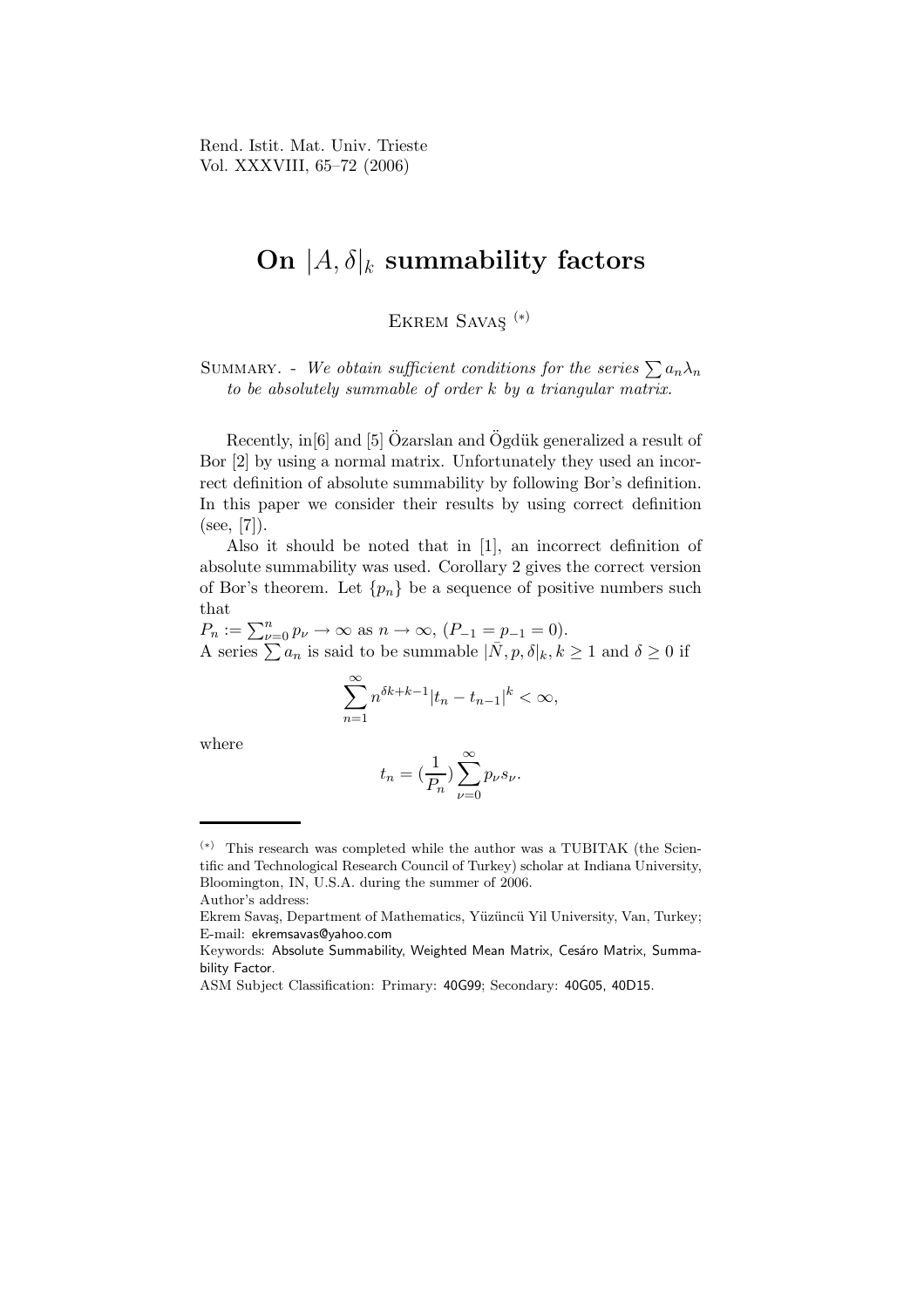Let A be a lower triangular matrix,  $\{s_n\}$  a sequence. Then

$$
A_n := \sum_{\nu=0}^n a_{n\nu} s_\nu.
$$

A series  $\sum a_n$  is said to be summable  $|A|_k, k \ge 1$  if

$$
\sum_{n=1}^{\infty} n^{k-1} |A_n - A_{n-1}|^k < \infty. \tag{1}
$$

and it is said to be summable  $|A, \delta|_k, k \ge 1$  and  $\delta \ge 0$  if (see,[3])

$$
\sum_{n=1}^{\infty} n^{\delta k + k - 1} |A_n - A_{n-1}|^k < \infty. \tag{2}
$$

We may associate with A two lower triangular matrices  $\overline{A}$  and  $\hat{A}$ defined as follows:

$$
\bar{a}_{n\nu} = \sum_{r=\nu}^{n} a_{nr}, \qquad n, \nu = 0, 1, 2, \dots,
$$

and

$$
\hat{a}_{n\nu} = \bar{a}_{n\nu} - \bar{a}_{n-1,\nu}, \qquad n = 1, 2, 3, \dots
$$

A triangle is a lower triangular matrix with all nonzero main diagonal entries. For any matrix entry  $a_{n\nu}$ ,  $\Delta_{\nu} a_{n\nu} = a_{n\nu} - a_{n,\nu+1}$  and also  $\Delta \lambda_i = \lambda_i - \lambda_{i+1}$ 

THEOREM 0.1. Let  $A$  be a lower triangular matrix with non-negative entries satisfying

- (i)  $\bar{a}_{n0} = 1, n = 0, 1, \ldots$
- (ii)  $a_{n-1,\nu} \ge a_{n\nu}$  for  $n \ge \nu+1$ ,

$$
(iii) na_{nn} = O(1), (n \to \infty),
$$

$$
(iv)\ \sum_{n=\nu+1}^{m+1}n^{\delta k}|\Delta_{\nu}\hat{a}_{n\nu}|=O\Big(\nu^{\delta k}a_{\nu\nu}\Big),(m\rightarrow\infty),\ and
$$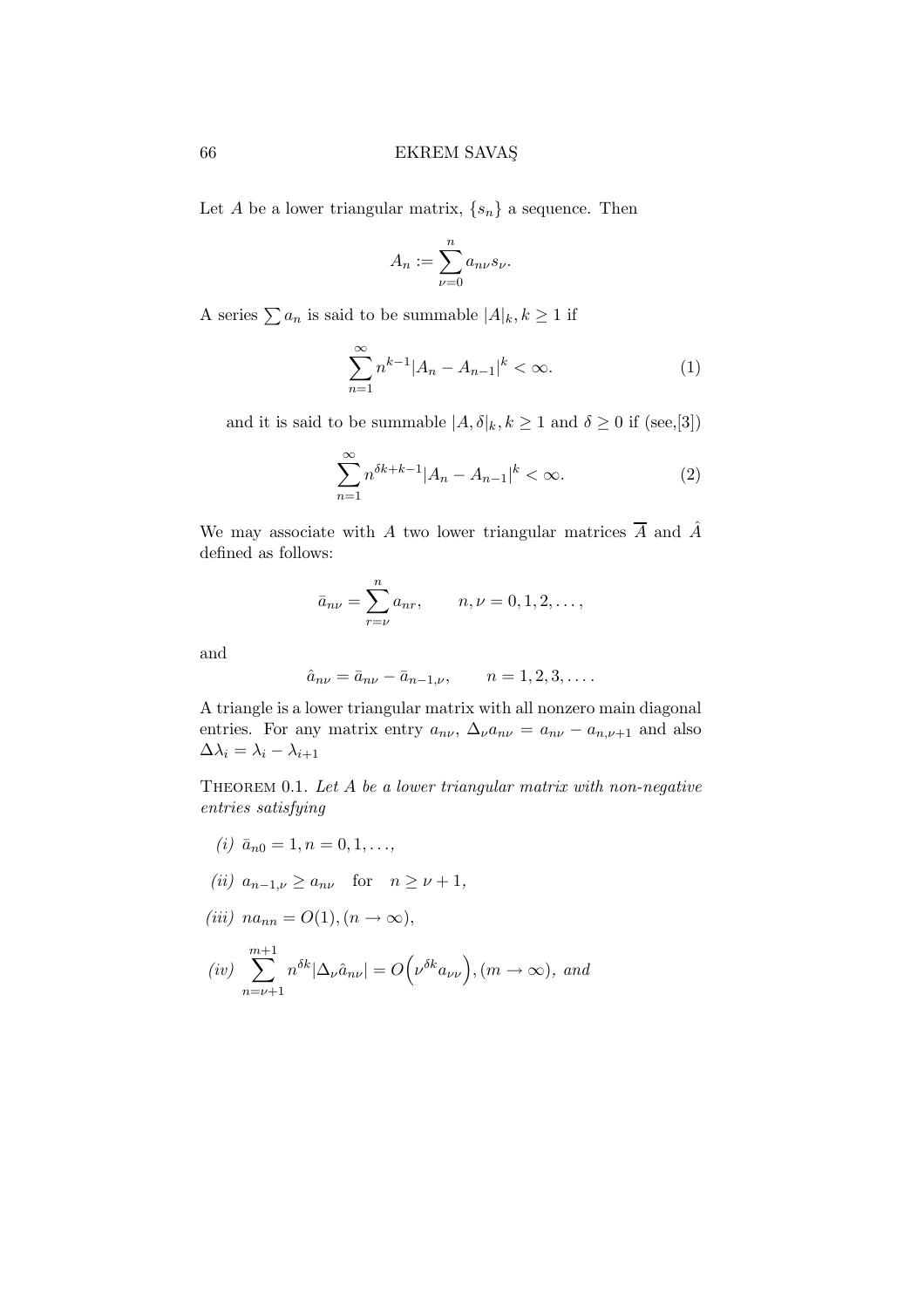$$
(v) \sum_{n=\nu+1}^{m+1} n^{\delta k} \hat{a}_{n,\nu+1} = O\left(\nu^{\delta k}\right), (m \to \infty).
$$

If the sequence  $\{s_n\}$  is bounded and  $(\lambda_n)$  is a sequence such that

$$
(vi) \sum_{n=1}^{m} |\Delta \lambda_n| = O(1), (m \to \infty),
$$
  

$$
(vii) \sum_{n=1}^{m} n^{\delta k} |\Delta \lambda_n| = O(1), (m \to \infty), \text{ and}
$$
  

$$
(viii) \sum_{n=1}^{m} n^{\delta k-1} |\lambda_n|^k = O(1), (m \to \infty),
$$

then the series  $\sum a_n \lambda_n$  is summable  $|A, \delta|_k, k \geq 1, 0 \leq \delta < 1/k$ .

*Proof.* Let  $(T_n)$  be the *nth* term of the A-transform of  $\sum_{i=0}^{n} \lambda_i a_i$ . Then

$$
T_n = \sum_{\nu=0}^n a_{n\nu} \sum_{i=0}^\nu a_i \lambda_i = \sum_{i=0}^n a_i \lambda_i \sum_{\nu=i}^n a_{n\nu} = \sum_{i=0}^n \bar{a}_{ni} a_i \lambda_i.
$$

It is from (i) ,  $\hat{a}_{n,0}=0.$  Thus

$$
T_n - T_{n-1} = \sum_{i=0}^n \bar{a}_{ni} a_i \lambda_i - \sum_{i=0}^{n-1} \bar{a}_{n-1,i} a_i \lambda_i
$$
  
= 
$$
\sum_{i=0}^n \bar{a}_{ni} a_i \lambda_i - \sum_{i=0}^n \bar{a}_{n-1,i} a_i \lambda_i
$$
  
= 
$$
\sum_{i=0}^n (\bar{a}_{ni} - \bar{a}_{n-1,i}) a_i \lambda_i
$$
  
= 
$$
\sum_{i=0}^n \hat{a}_{ni} a_i \lambda_i
$$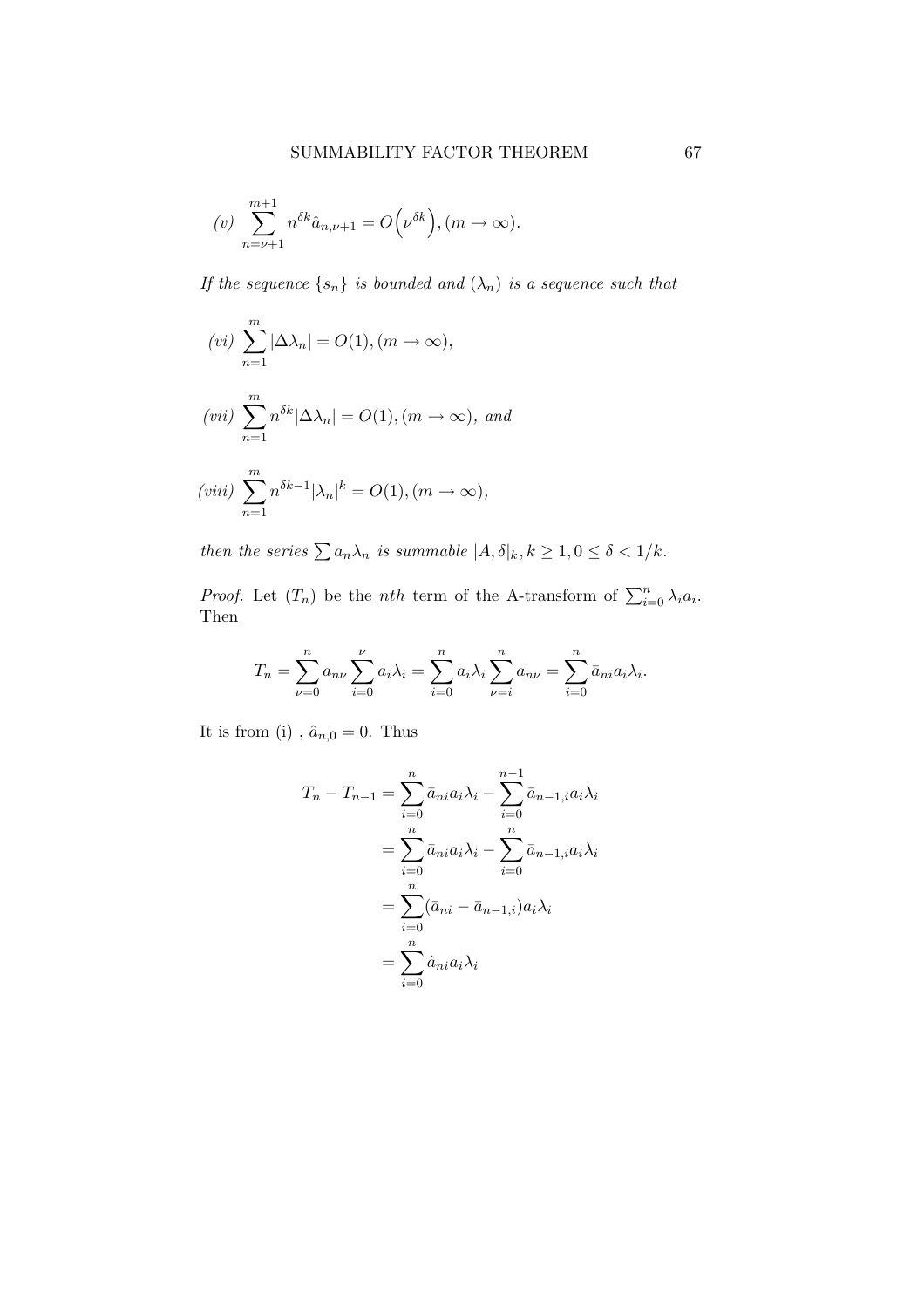$$
= \sum_{i=1}^{n} \hat{a}_{ni} \lambda_i (s_i - s_{i-1})
$$
  
\n
$$
= \sum_{i=1}^{n} \hat{a}_{ni} \lambda_i s_i - \sum_{i=1}^{n} \hat{a}_{ni} \lambda_i s_{i-1}
$$
  
\n
$$
= \sum_{i=1}^{n-1} \hat{a}_{ni} \lambda_i s_i + a_{nn} \lambda_n s_n - \sum_{i=1}^{n} \hat{a}_{ni} \lambda_i s_{i-1}
$$
  
\n
$$
= \sum_{i=1}^{n-1} \hat{a}_{ni} \lambda_i s_i + a_{nn} \lambda_n s_n - \sum_{i=0}^{n-1} \hat{a}_{n,i+1} \lambda_{i+1} s_i
$$
  
\n
$$
= \sum_{i=1}^{n-1} (\hat{a}_{ni} \lambda_i - \hat{a}_{n,i+1} \lambda_{i+1}) s_i + a_{nn} \lambda_n s_n.
$$

We may write

$$
\hat{a}_{ni}\lambda_i - \hat{a}_{n,i+1}\lambda_{i+1} = \hat{a}_{ni}\lambda_i - \hat{a}_{n,i+1}\lambda_{i+1} - \hat{a}_{n,i+1}\lambda_i + \hat{a}_{n,i+1}\lambda_i \n= (\hat{a}_{ni} - \hat{a}_{n,i+1})\lambda_i + \hat{a}_{n,i+1}(\lambda_i - \lambda_{i+1}) \n= \lambda_i \Delta_i \hat{a}_{ni} + \hat{a}_{n,i+1} \Delta \lambda_i.
$$

Therefore

$$
T_n - T_{n-1} = \sum_{i=0}^{n-1} \Delta_i \hat{a}_{ni} \lambda_i s_i + \sum_{i=1}^{n-1} \hat{a}_{n,i+1} \Delta \lambda_i s_i + a_{nn} \lambda_n s_n
$$
  
=  $T_{n1} + T_{n2} + T_{n3}$ , say.

To complete the proof it is sufficient,by Minkowski's inequality, to show that

$$
\sum_{n=1}^{\infty} n^{\delta k + k - 1} |T_{nr}|^k < \infty, \quad \text{for} \quad r = 1, 2, 3.
$$

From the definition of  $\hat{A}$  and  $\bar{A}$ , and using (i) and (ii);

$$
\hat{a}_{n,i+1} = \bar{a}_{n,i+1} - \bar{a}_{n-1,i+1} = \sum_{\nu=i+1}^{n} a_{n\nu} - \sum_{\nu=i+1}^{n-1} a_{n-1,\nu} =
$$
  
=  $1 - \sum_{\nu=0}^{i} a_{n\nu} - 1 + \sum_{\nu=0}^{i} a_{n-1,\nu} = \sum_{\nu=0}^{i} \left( a_{n-1,\nu} - a_{n,\nu} \right) \ge 0.$  (3)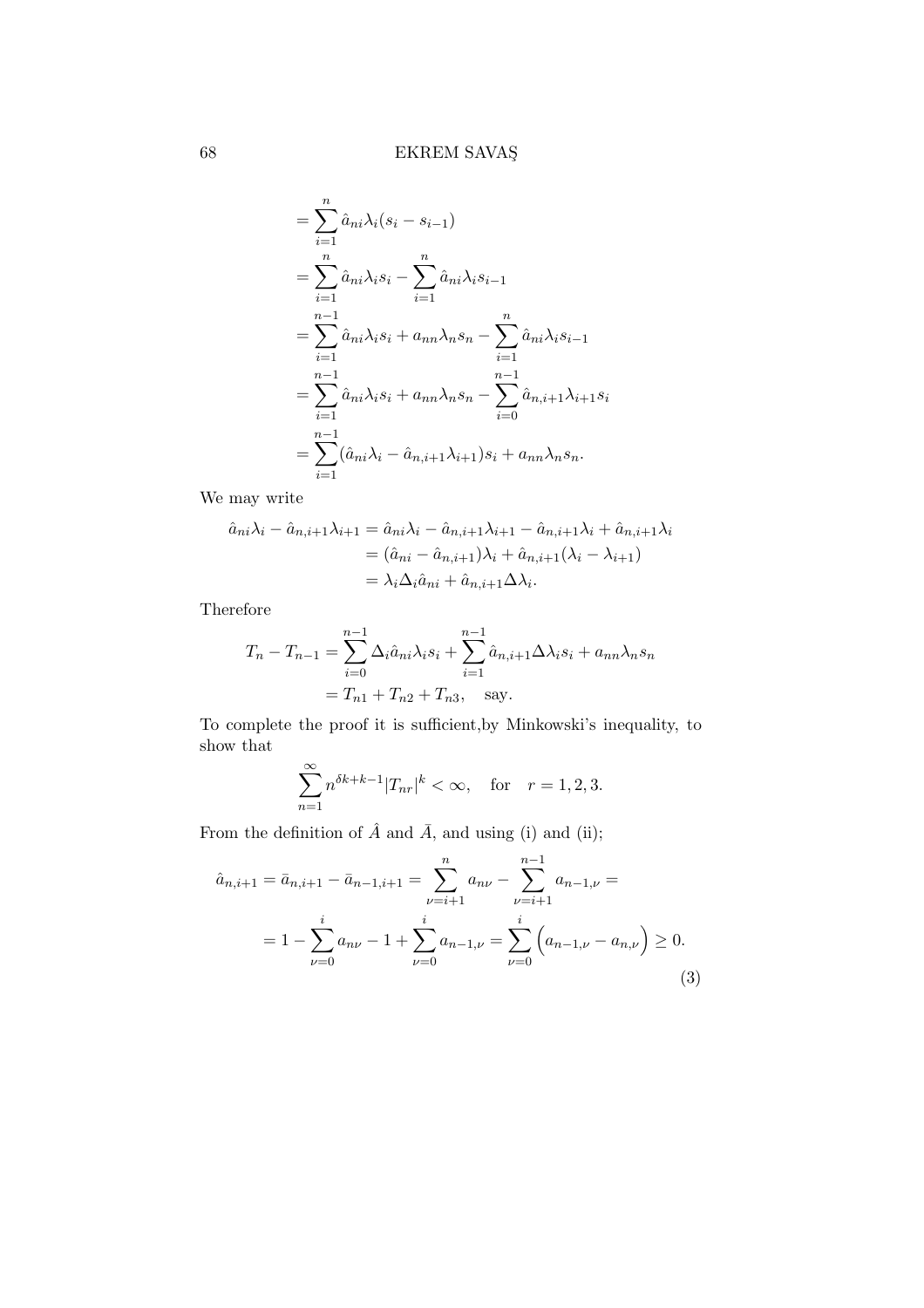Using Hölder's inequality,

$$
\sum_{n=1}^{m+1} n^{\delta k + k - 1} |T_{n1}|^k \le \sum_{n=1}^{m+1} n^{\delta k + k - 1} \Big( \sum_{i=0}^{n-1} |\Delta_i \hat{a}_{ni}| |\lambda_i| |s_i| \Big)^k
$$
  

$$
\le \sum_{n=1}^{m+1} n^{\delta k + k - 1} \Big( \sum_{i=0}^{n-1} |\Delta_i \hat{a}_{ni}| |\lambda_i|^k |s_i|^k \Big) \Big( \sum_{i=0}^{n-1} |\Delta_i \hat{a}_{ni}| \Big)^{k-1}
$$

Also

$$
\Delta_i \hat{a}_{ni} = \hat{a}_{ni} - \hat{a}_{n,i+1} = \bar{a}_{ni} - \bar{a}_{n-1,i} - \bar{a}_{n,i+1} + \bar{a}_{n-1,i+1}
$$
  
=  $a_{ni} - a_{n-1,i} \leq 0$ .

Thus, using (i),

$$
\sum_{i=0}^{n-1} |\Delta_i \hat{a}_{ni}| = \sum_{i=0}^{n-1} (a_{n-1,i} - a_{ni}) = 1 - 1 + a_{nn} = a_{nn}.
$$

Using the fact that  $\{s_n\}$  is bounded,(iii), and (viii) we have

$$
\sum_{n=1}^{m+1} n^{\delta k + k - 1} |T_{n1}|^k = O(1) \sum_{n=1}^{m+1} n^{\delta k} (n a_{nn})^{k-1} \sum_{i=0}^{n-1} |\Delta_i \hat{a}_{ni}| |\lambda_i|^k |s_i|^k
$$
  
=  $O(1) \sum_{n=1}^{m+1} n^{\delta k} (n a_{nn})^{k-1} \sum_{i=0}^{n-1} |\Delta_i \hat{a}_{ni}| |\lambda_i|^k$   
=  $O(1) \sum_{i=0}^{m} |\lambda_i|^k \sum_{n=i+1}^{m+1} n^{\delta k} (n a_{nn})^{k-1} |\Delta_i \hat{a}_{ni}|$   
=  $O(1) \sum_{i=0}^{m} i^{\delta k - 1} |\lambda_i|^k$   
=  $O(1), (m \to \infty).$ 

Again using Hölder's inequality, (iii) and (vi) we get

$$
\sum_{n=1}^{m+1} n^{\delta k + k - 1} |T_{n2}|^k \le \sum_{n=1}^{m+1} n^{\delta k + k - 1} \left| \sum_{i=0}^{n-1} \hat{a}_{n,i+1} s_i \Delta \lambda_i \right|^k
$$
  

$$
\le \sum_{n=1}^{m+1} n^{\delta k + k - 1} \left( \sum_{i=0}^{n-1} \hat{a}_{n,i+1} |\Delta \lambda_i| |s_i| \right)^k
$$
  

$$
\le \sum_{n=1}^{m+1} n^{\delta k + k - 1} \left( \sum_{i=0}^{n-1} \hat{a}_{n,i+1} |\Delta \lambda_i| |s_i|^k \right) \left( \sum_{i=0}^{n-1} |\hat{a}_{n,i+1}| |\Delta \lambda_i| \right)^{k-1}.
$$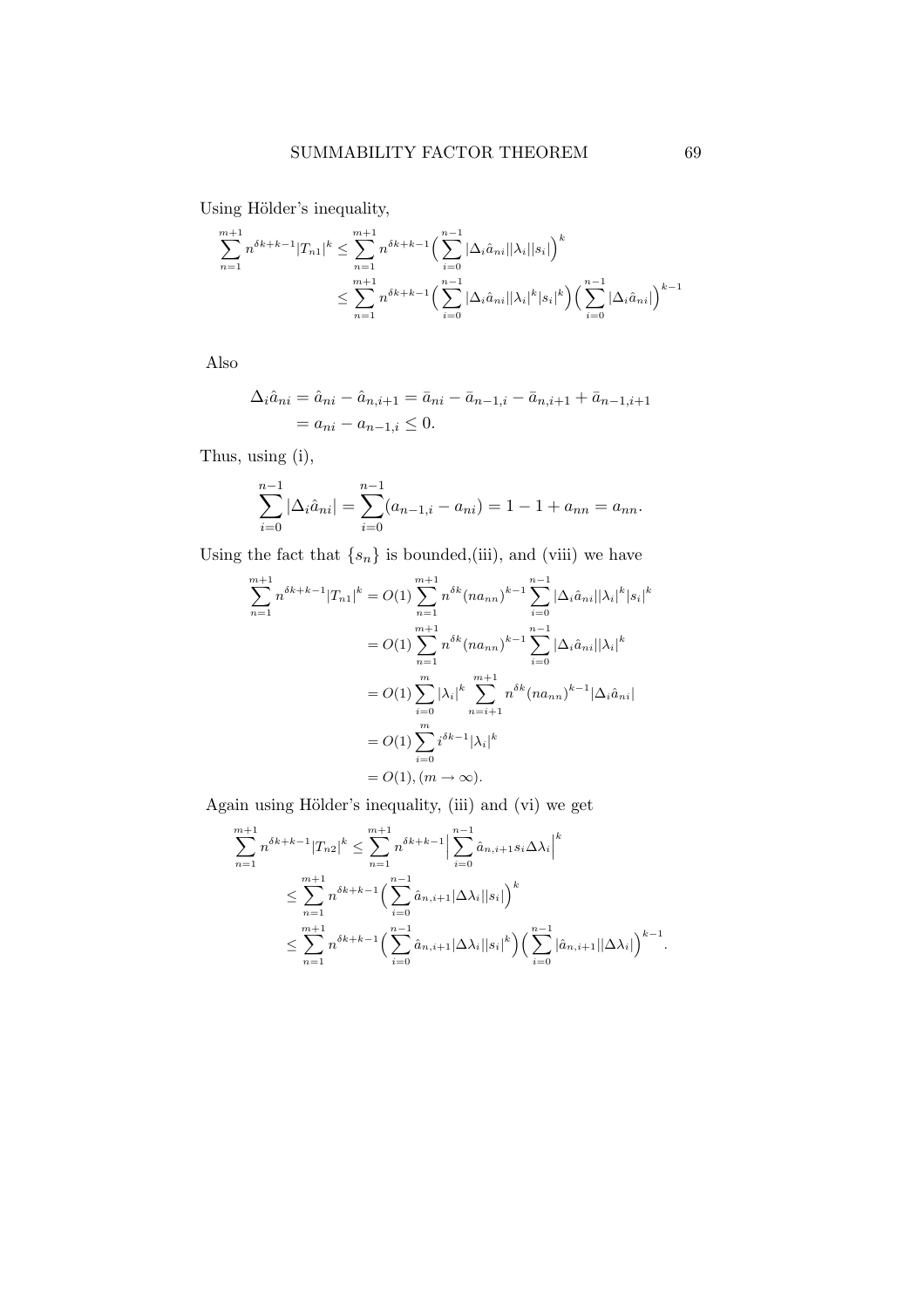Using (i)

$$
\hat{a}_{n,i+1} = \sum_{\nu=0}^{i} \left( a_{n-1,\nu} - a_{n,\nu} \right) \le \sum_{\nu=0}^{n-1} \left( a_{n-1,\nu} - a_{n,\nu} \right) = 1 - 1 + a_{nn}.
$$

Therefore from  $(iii),(v)$  and  $(vii)$ 

$$
\sum_{n=1}^{m+1} n^{\delta k + k - 1} |T_{n2}|^k = O(1) \sum_{n=1}^{m+1} n^{\delta k} (n a_{nn})^{k-1} \sum_{i=0}^{n-1} |\hat{a}_{n,i+1}| |\Delta \lambda_i| |s_i|^k
$$
  
=  $O(1) \sum_{i=1}^m |\Delta \lambda_i| \sum_{n=i+1}^{m+1} n^{\delta k} (n a_{nn})^{k-1} |\hat{a}_{n,i+1}|$   
=  $O(1) \sum_{i=1}^m i^{\delta k} |\Delta \lambda_i|,$   
=  $O(1), (m \to \infty).$ 

Finally we have, using (iii), (viii) and the boundedness of  $(s_n)$ 

$$
\sum_{n=1}^{m+1} n^{\delta k + k - 1} |T_{n3}|^k = \sum_{n=1}^{m+1} n^{\delta k + k - 1} |a_{nn}\lambda_n s_n|^k
$$
  
=  $O(1) \sum_{n=1}^m n^{\delta k} (n a_{nn})^{k-1} a_{nn} |\lambda_n|^k |s_n|^k$   
=  $O(1) \sum_{n=1}^m n^{\delta k - 1} |\lambda_n|^k$   
=  $O(1), (m \to \infty).$ 

 $\Box$ 

Setting  $\delta = 0$  in the theorem yields the following corollary:

COROLLARY 0.2. Let  $A$  be a lower triangular matrix with nonnegative entries satisfying

- (*i*)  $\bar{a}_{n0} = 1, n = 0, 1, \ldots,$
- (ii)  $a_{n-1,\nu} \ge a_{n\nu}$  for  $n \ge \nu+1$ , and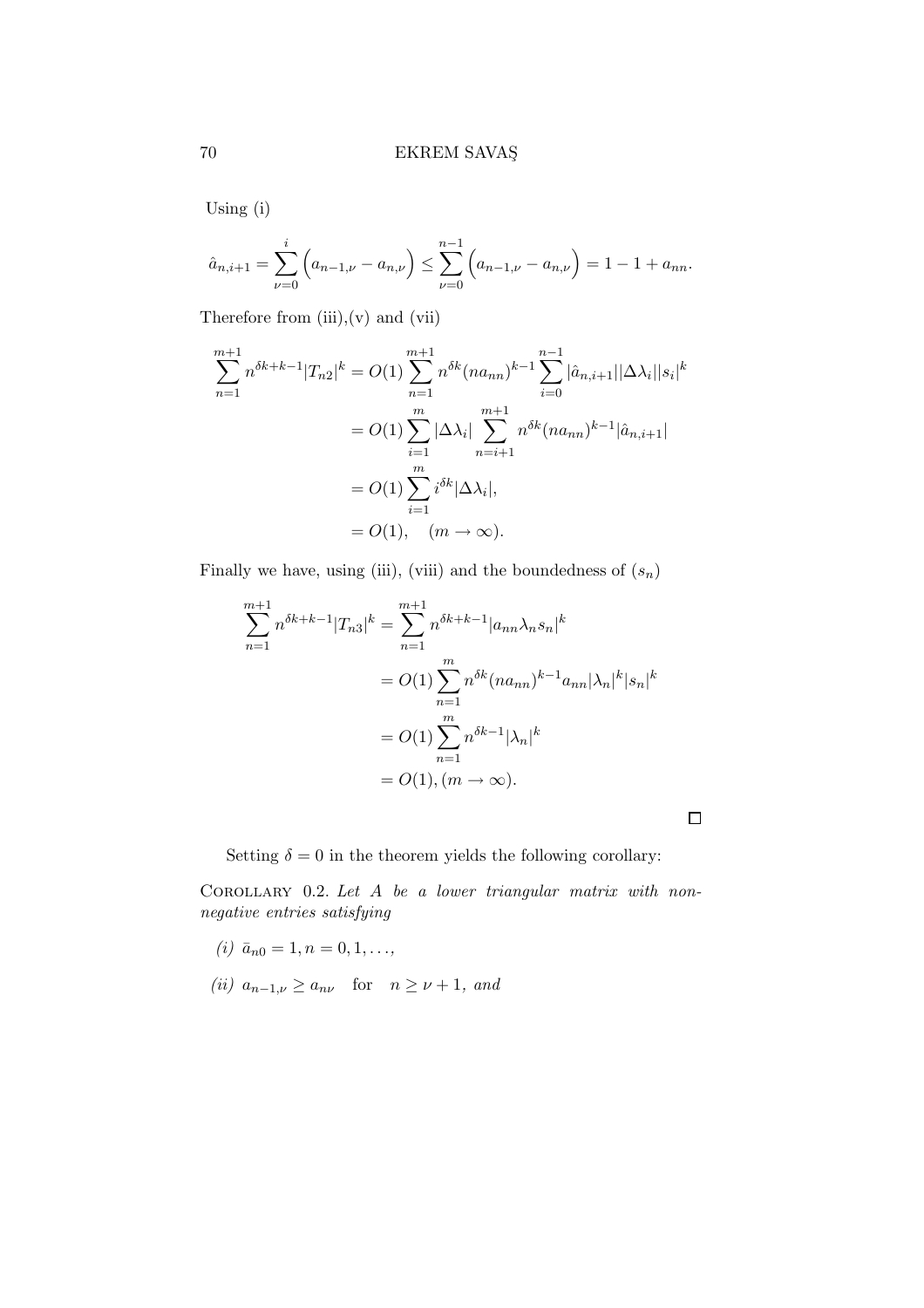(iii)  $na_{nn} = O(1), (n \rightarrow \infty).$ 

If the sequence  $\{s_n\}$  is bounded and  $(\lambda_n)$  is a sequence such that

$$
(iv) \sum_{n=1}^{m} |\Delta \lambda_n| = O(1), (m \to \infty), \text{ and}
$$

$$
(v) \sum_{n=1}^{m} \frac{1}{n} |\lambda_n|^k = O(1), (m \to \infty)
$$

then the series  $\sum a_n \lambda_n$  is summable  $|A|_k, k \geq 1$ .

COROLLARY 0.3. Let  $\{p_n\}$  be a positive sequence such that  $P_n :=$  $\sum_{k=0}^{n} p_k \rightarrow \infty$ , and satisfies

(i) 
$$
np_n = O(P_n), (n \to \infty),
$$
  
\n(ii) 
$$
\sum_{n=\nu+1}^{m+1} n^{\delta k} \left| \frac{p_n}{P_n P_{n-1}} \right| = O\left(\frac{\nu^{\delta k}}{P_{\nu}}\right), (m \to \infty).
$$

If the sequence  $\{s_n\}$  is bounded and  $(\lambda_n)$  is a sequence such that

$$
(iii) \sum_{n=1}^{m} |\Delta \lambda_n| = O(1), (m \to \infty),
$$
  
\n
$$
(iv) \sum_{n=1}^{m} n^{\delta k} |\Delta \lambda_n| = O(1), (m \to \infty),
$$
  
\n
$$
(v) \sum_{n=1}^{m} n^{\delta k - 1} |\lambda_n|^k = O(1), (m \to \infty),
$$

then the series  $\sum a_n \lambda_n$  is summable  $|\bar{N}, p, \delta|_k, k \geq 1$  for  $0 \leq \delta < 1/k$ .

Proof. Conditions (iii)- (v) of Corollary 2 are, respectively, conditions (vi)-(viii) of Theorem 1. Conditions (i) and (ii) of Theorem 1 are automatically satisfied for any weighted mean method. Condition (iii) of Theorem 1 becomes condition (i) of Corollary 2, and conditions (iv) and (v) of Theorem 1 become condition (ii) of Corollary 2.  $\Box$ 

Acknowledgments. The author wish to thank the referee for his constructive comments and suggestions.